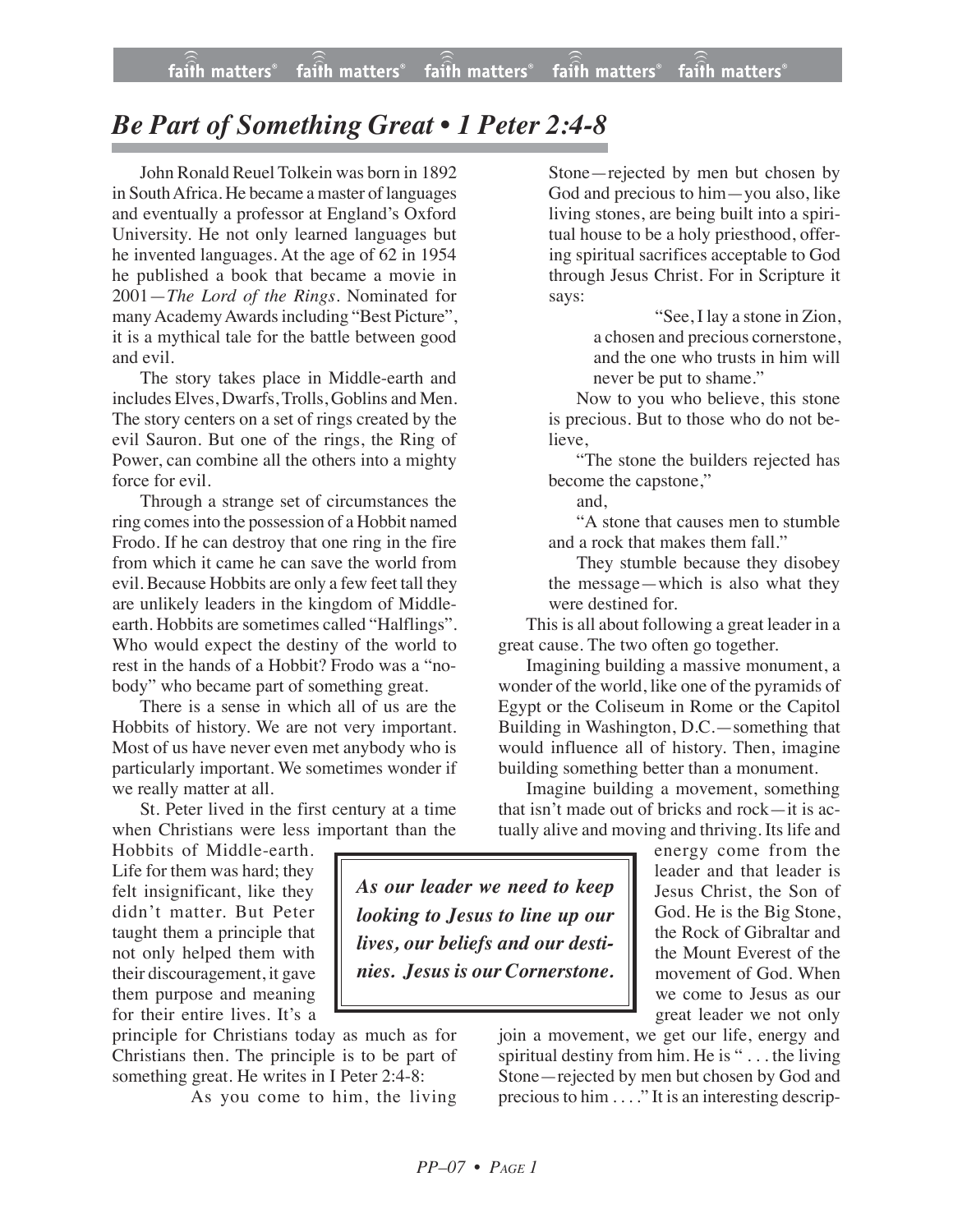tion of our leader. He is alive although once he was dead; he was rejected by men but chosen by God.

Michelangelo was one of the world's most magnificent artists. He was an architect, sculptor and painter. He gave us the famous ceiling of the Sistine Chapel in the Vatican as well as the carved masterpieces of Moses, David and others.

Michelangelo was renown for choosing large pieces of marble that other artists rejected. They said he could see the finished masterpiece inside the flawed stone and it was his calling to let it out. He would cut and carve along the flaw lines and used so-called discolorations to add wonderful elements of design. It makes you wonder what the other artists thought when they saw his finished work. He had created his masterpiece out of what they had rejected.

There were those who rejected Jesus. They said he was flawed. They saw neither good nor a future in him. It makes you wonder what they must think now when they realize that he is the Masterpiece of God, the King of kings and Lord of lords, the Best of the best, the One whose birth defines the calendars of the world, the crucified and risen Savior—chosen by God and precious to God.

The great Jesus is the living Stone of the movement of God. But that is not the only description given to our leader. A quote from the Old Testament prophet Isaiah (28:16) describes Jesus as the "cornerstone" of the great movement of God when it says, "See, I lay a stone in Zion, a chosen and precious cornerstone, and the one who trusts in him will never be put to shame."

"Zion" is a name for the city of Jerusalem, much like "Washington" is a name for the "District of Columbia". It was in Jerusalem that God established Jesus as the cornerstone of his movement to change the world.

We often think of a cornerstone as a block of granite that is inserted when a building is completed and dedicated. But there is another use of the word cornerstone. It can also be the first stone laid to establish the place and lines of the building. Every other stone or brick is laid in line with the edges of the cornerstone. If the cornerstone is right then there is a standard for everything

else to be right. If the cornerstone is wrong or missing then the whole building can be out of line.

Jesus is the cornerstone of the movement and church of God. He is the standard of truth, the baseline of behavior and the cornerstone that defines everything that God is doing in our world. The movement of God to change all of humanity for eternity is totally based on and dependent on Jesus. Anyone or anything else is a fraud. As our leader we need to keep looking to Jesus to line up our lives, our beliefs and our destinies. Jesus is our Cornerstone.

Jesus is also our capstone. The next lines of the Bible had first century Jews in mind, but they equally apply to many people today. I Peter 2:7 is a quote from Psalm 118:2. In fact, all of the quotations in this section of the New Testament are from the Old Testament. It says, "Now to you who believe, this stone is precious. But to those who do not believe, "The stone the builders rejected has become the capstone."

Jesus is the precious Living Stone of believers. To be a Christian is to love Jesus Christ. Christianity is not merely a list of religious doctrines to believe and a set of religious rituals to practice. It is a warm close personal relationship to Jesus. We like Jesus. We love Jesus. We are connected at the heart to Jesus. Jesus is everything to us. Jesus is precious to all who believe in him.

But there are those who don't believe. They reject Jesus as the Son of God, the Savior from sin and the Lord of life. They may say he was a good man or an articulate prophet. They may say he was a fake and a fraud. For whatever reason, unbelievers reject Jesus as the cornerstone of their lives. Those who reject Jesus have a surprise coming. He becomes the capstone. The "capstone" is the "top stone"—the last stone to finish the building. It is the keystone that holds up the arch. It is the crown of the masterpiece—the finishing of everything.

Initially this was seen in the resurrection of Jesus. The first century religious leaders who rejected and crucified Jesus must have been flabbergasted when God raised him back to life.

Eventually this will be seen in Jesus' eternal rule. The Bible describes a day when Jesus will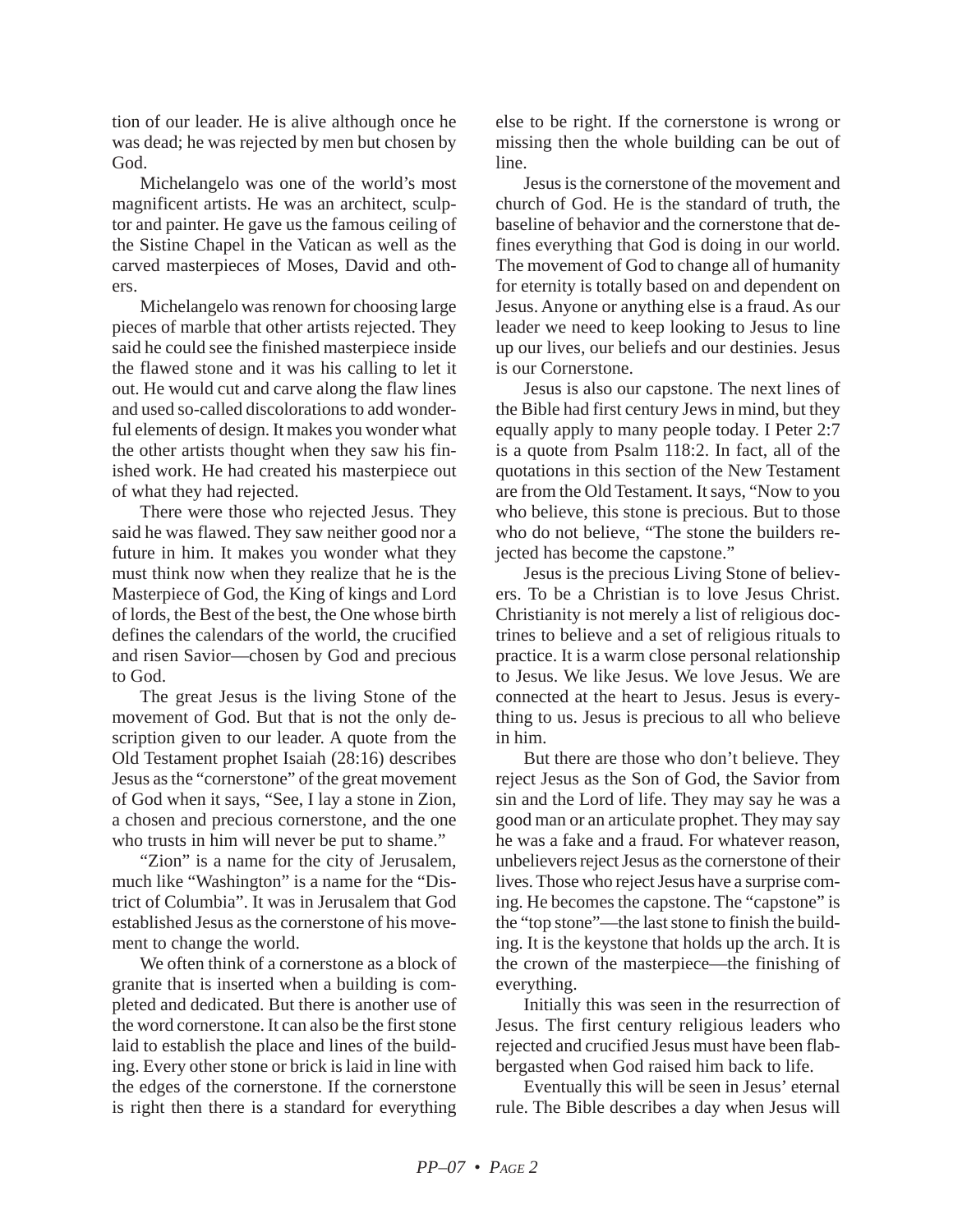be crowned King of kings and Lord of lords and "at the name of Jesus every knee should bow, in heaven and on earth and under the earth, and every tongue confess that Jesus Christ is Lord, to the glory of God the Father." (Philippians 2:11)

Have you ever believed in someone or something when few others believed? Maybe it was a candidate who was predicted to lose the election. Perhaps it was a stock that was out of favor. It could have been an employee that no one else

wanted to hire. Then, the candidate won by a landslide; the stock made a fortune for you; the employee rose to the top of the company.

That's the way it is and will be with our great Jesus! Some may reject him but those who be-

lieve will someday see him become #1—the "capstone" of all of history and eternity!

There is one more "stone analogy" used to describe Jesus. It is unlike the others and seems like a strange addition to the gemstone list of descriptions. Jesus is also a stumbling stone. I Peter 2:8 says, "A stone that causes men to stumble and a rock that makes them fall. They stumble because they disobey the message which is also what they were destined for."

Some people trip up on Jesus. They don't believe in him; they don't like him; they are offended by his claims to be the only way to God. Instead of being a stepping-stone to God and eternal life, Jesus becomes their stumbling stone that turns them against God and away from eternal life. These are people who will not obey the teaching of the Bible. They have set out on a path of independent choice and will follow that path even though it leads them away from God and away from heaven.

This is a sad reality that is hard to think about or talk about. Some people have made up their minds about Jesus and the more they hear about him the more resistant they become. An old adage says, "The same sun that melts the wax hardens the clay." So it is with Jesus. The same gospel of Jesus turns some people's hearts to repentance and faith while turning the hearts of others to disbelief and disobedience. It all depends on the response we have to Jesus.

Put all of these rock comparisons together and you have a powerful picture of our great Jesus. He is wonderful, powerful, divine, eternal and magnificent. He is the Living Stone, the Cornerstone, the Capstone and the Stumbling Stone. He is our Lord and our Leader and we who follow this great Jesus are part of his great cause.

Just as Jesus is the Living Cornerstone, we are also living stones, cemented together with him. According to I Peter 2:5, "You also, like

*God is using us and counting on us to do his work and accomplish his will in our world.*

living stones, are being built into a spiritual house to be a holy priesthood, offering spiritual sacrifices acceptable to God through Jesus Christ." The point here is that

each one of us is like a brick or stone in the building of God's cause in the world. God is using us and counting on us to do his work and accomplish his will in our world.

Sparta was one of the city-states of ancient Greece. It was especially well known for its military strength and genius. We even have an English word describing someone who is self-sacrificially strong and enduring as "Spartan".

There is a story about a Spartan king who boasted about the walls of Sparta to a visiting monarch. He said his city was invincible because the protective walls could not be conquered. When the visiting king actually saw the city of Sparta there were no walls at all. He asked, "Where are the walls about which you boast so much?" The king of Sparta pointed to his soldiers and said, "These are the walls of Sparta, every man a brick,"

So it is with Jesus. The greatness and strength of the cause and the church of Jesus Christ is not in buildings but in people. We are the bricks of God. We are the church of Jesus Christ.

As Christians we are "living stones" who are "being built into a spiritual house." God is using every one of us to do something great in history. We are the presence and body of Jesus here now on earth.

As Christians we are in this together. Just as a brick or stone is worthless without other bricks and stones, Christians need to work together.